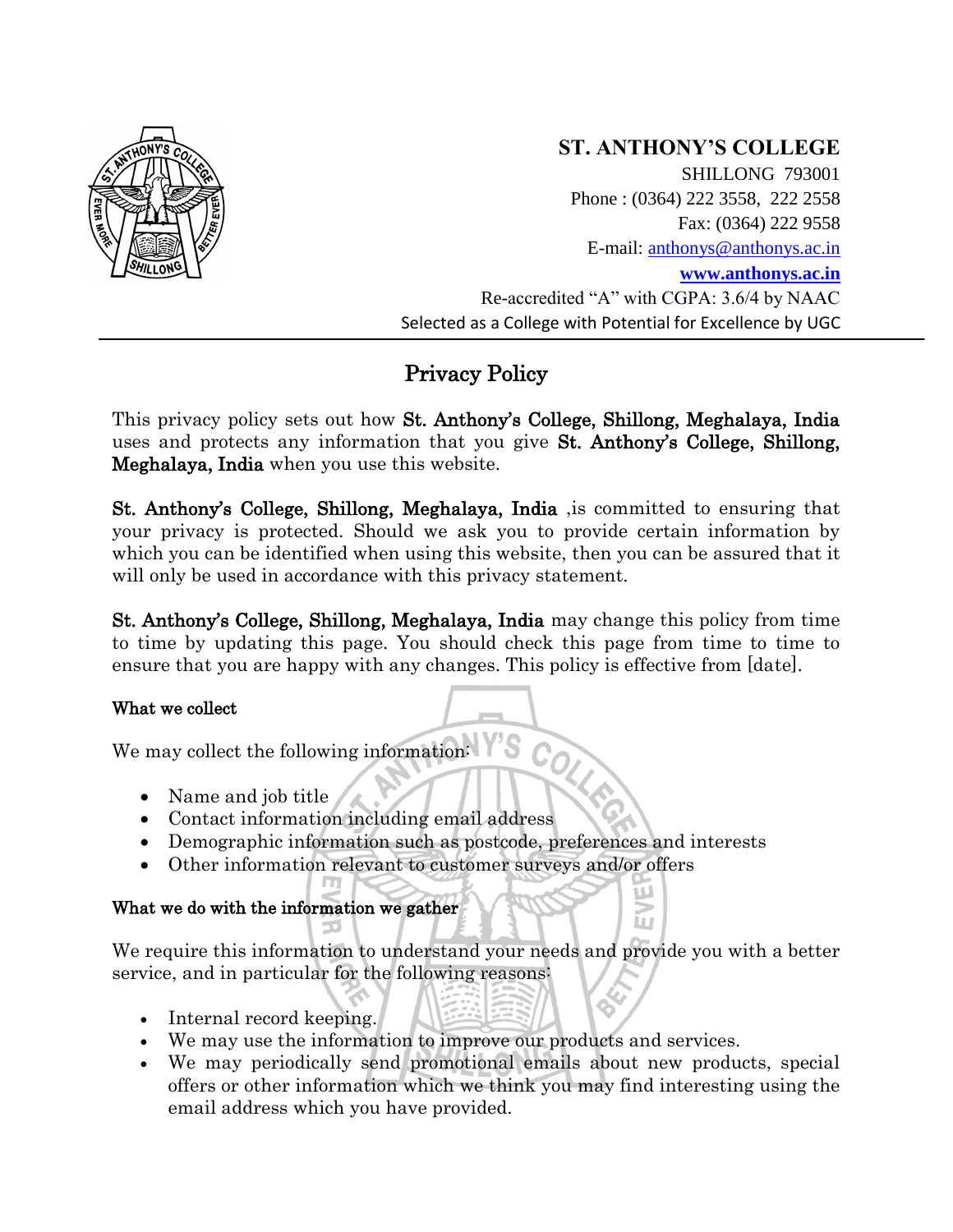From time to time, we may also use your information to contact you for market research purposes. We may contact you by email, phone, fax or mail. We may use the information to customise the website according to your interests.

#### Security

We are committed to ensuring that your information is secure. In order to prevent unauthorised access or disclosure we have put in place suitable physical, electronic and managerial procedures to safeguard and secure the information we collect online.

#### How we use cookies

A cookie is a small file which asks permission to be placed on your computer's hard drive. Once you agree, the file is added and the cookie helps analyse web traffic or lets you know when you visit a particular site. Cookies allow web applications to respond to you as an individual. The web application can tailor its operations to your needs, likes and dislikes by gathering and remembering information about your preferences.

We use traffic log cookies to identify which pages are being used. This helps us analyse data about webpage traffic and improve our website in order to tailor it to customer needs. We only use this information for statistical analysis purposes and then the data is removed from the system.

Overall, cookies help us provide you with a better website, by enabling us to monitor which pages you find useful and which you do not. A cookie in no way gives us access to your computer or any information about you, other than the data you choose to share with us.

You can choose to accept or decline cookies. Most web browsers automatically accept cookies, but you can usually modify your browser setting to decline cookies if you prefer. This may prevent you from taking full advantage of the website.

#### Links to other websites

Our website may contain links to other websites of interest. However, once you have used these links to leave our site, you should note that we do not have any control over that other website. Therefore, we cannot be responsible for the protection and privacy of any information which you provide whilst visiting such sites and such sites are not governed by this privacy statement. You should exercise caution and look at the privacy statement applicable to the website in question.

#### Controlling your personal information